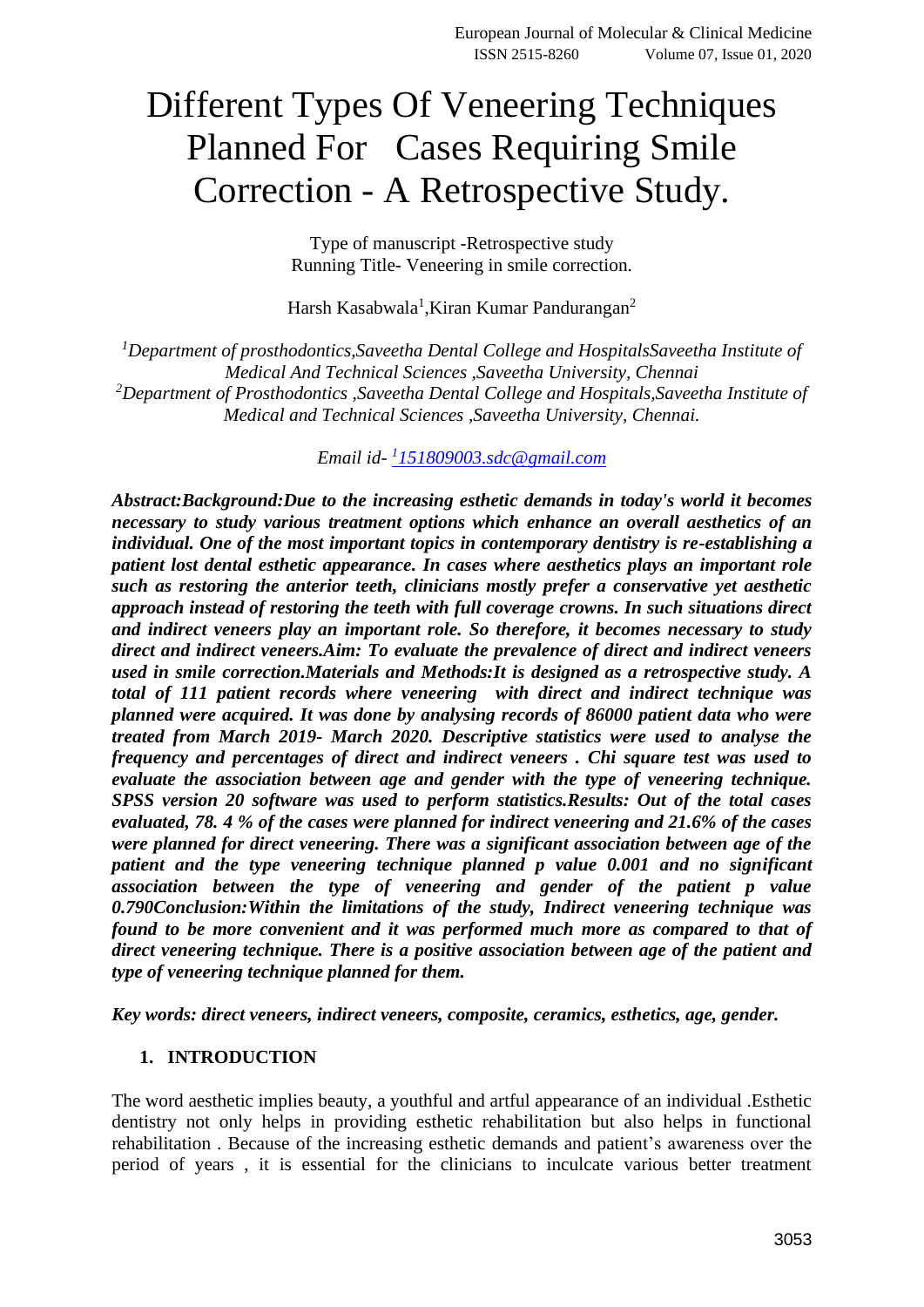modalities to deliver various high standard therapies using improved clinical procedure and new generation materials [\[1\]](https://paperpile.com/c/D4z0yp/m218), [\[2\]](https://paperpile.com/c/D4z0yp/RNRT), [\[3\]](https://paperpile.com/c/D4z0yp/mC7w).

Esthetic problems arise when there are any abnormalities in the colour , form, shape , structure and position of the anterior teeth . Previously in order to correct these abnormalities full coverage crowns which require extensive preparations were used [\[4\]](https://paperpile.com/c/D4z0yp/DhB4) . Extensive preparations can result in weakening of the tooth and loss of healthy tooth structure . Also, during crown preparations pulpal and gingival damages are extensive. Therefore, in recent years veneer restorations can be a more conservative and a better esthetic option [\[5\]](https://paperpile.com/c/D4z0yp/8Gvc) , [\[6\]](https://paperpile.com/c/D4z0yp/RW0t)

Veneer restorations are of two types: Direct veneers and Indirect veneers. Direct veneers do not include any laboratory procedures and are applied directly to the prepared tooth surface in a single sitting. The material most commonly used is the composite. The various advantages of direct veneers over indirect veneers are that it is of low cost, no necessity of additional tooth preparation, treatment is reversible, it does not require any additional adhesive cementing material, marginal adaptation is better and intraoral polishing is easy. However, the main disadvantages of direct veneers are low resistance to wear, discoloration and fractures. [\[6\]](https://paperpile.com/c/D4z0yp/RW0t) , [\[7\]](https://paperpile.com/c/D4z0yp/OwIj) , [\[8\]](https://paperpile.com/c/D4z0yp/XKQs) . Tooth discolorations, rotated teeth, coronal fractures, congenital or acquired malformations, diastemas, discolored restorations, palatally positioned teeth, absence of lateral incisors, abrasions and erosions are the main indications for direct laminate veneer restorations [\[6\],](https://paperpile.com/c/D4z0yp/RW0t) [\[7\]](https://paperpile.com/c/D4z0yp/OwIj) .

Indirect veneers have high resistance against attrition and fractures and discolorations. However, it requires longer chair side time, it cannot be done in a single appointment as it involves laboratory work and it is expensive. It also depends on the additional adhesive cementing system for its retention. So therefore, here the type of luting cement also matters  $[6]$ .

Previously our team had carried out many studies which involved case reports [\[9\]](https://paperpile.com/c/D4z0yp/Cqe5R) , surveys [\[10\]](https://paperpile.com/c/D4z0yp/b8pfW) , systematic reviews [\[11\],](https://paperpile.com/c/D4z0yp/un2jy) [\[11,12\],](https://paperpile.com/c/D4z0yp/un2jy+7v9XT) [\[13\],](https://paperpile.com/c/D4z0yp/NDI68) literature reviews [\[14\],](https://paperpile.com/c/D4z0yp/T6Zlx) [\[15\],](https://paperpile.com/c/D4z0yp/XLsBe) [\[15,16\],](https://paperpile.com/c/D4z0yp/XLsBe+LOcZf) [\[17\],](https://paperpile.com/c/D4z0yp/BM0io) In Vivo studies, [\[18\],](https://paperpile.com/c/D4z0yp/MpU3E) [\[19\],](https://paperpile.com/c/D4z0yp/eyZTn) [\[20\],](https://paperpile.com/c/D4z0yp/OHerd) In vitro studies [\[21\],](https://paperpile.com/c/D4z0yp/3FRxk) [\[22\]](https://paperpile.com/c/D4z0yp/IxDT) and retrospective studies [\[23\].](https://paperpile.com/c/D4z0yp/a9AIj) Currently we are focusing on epidemiological studies and retrospective studies. This study aims at evaluating the prevalence of direct and indirect veneers used in smile correction.

# **2. MATERIALS AND METHODS:**

Study design was that of a retrospective type. The study was performed in a University setup in the southern part of India. Ethical approval was received from the Ethical research committee SIMATS Chennai.Data extraction was done by reviewing the patient data bases of 86000 cases performed between March 2019- March 2020. Out of these, 111 patient treatment plans included correction treatment direct and indirect veneering technique . The prevalence of direct and indirect veneers among these cases was evaluated.

Descriptive statistics was used to evaluate the prevalence of direct and indirect veneer techniques used by the clinicians. The association between the age and gender was done with the type of veneering technique used.Statistics were carried out using SPSS version 20 software. Dependent variables were discoloured tooth, minor diastemas, Ellis type 1 cases etc. Independent variables were grossly destructed teeth, endodontically treated teeth, teeth requiring Porcelain jacket crowns.

## **3. RESULTS**

Out of the total cases evaluated, 71.9 percent of cases were planned for direct veneering and 19.8 percent of the cases were planned for indirect veneering [Table 1]. There was a significant association between age and the type veneering technique planned and age of the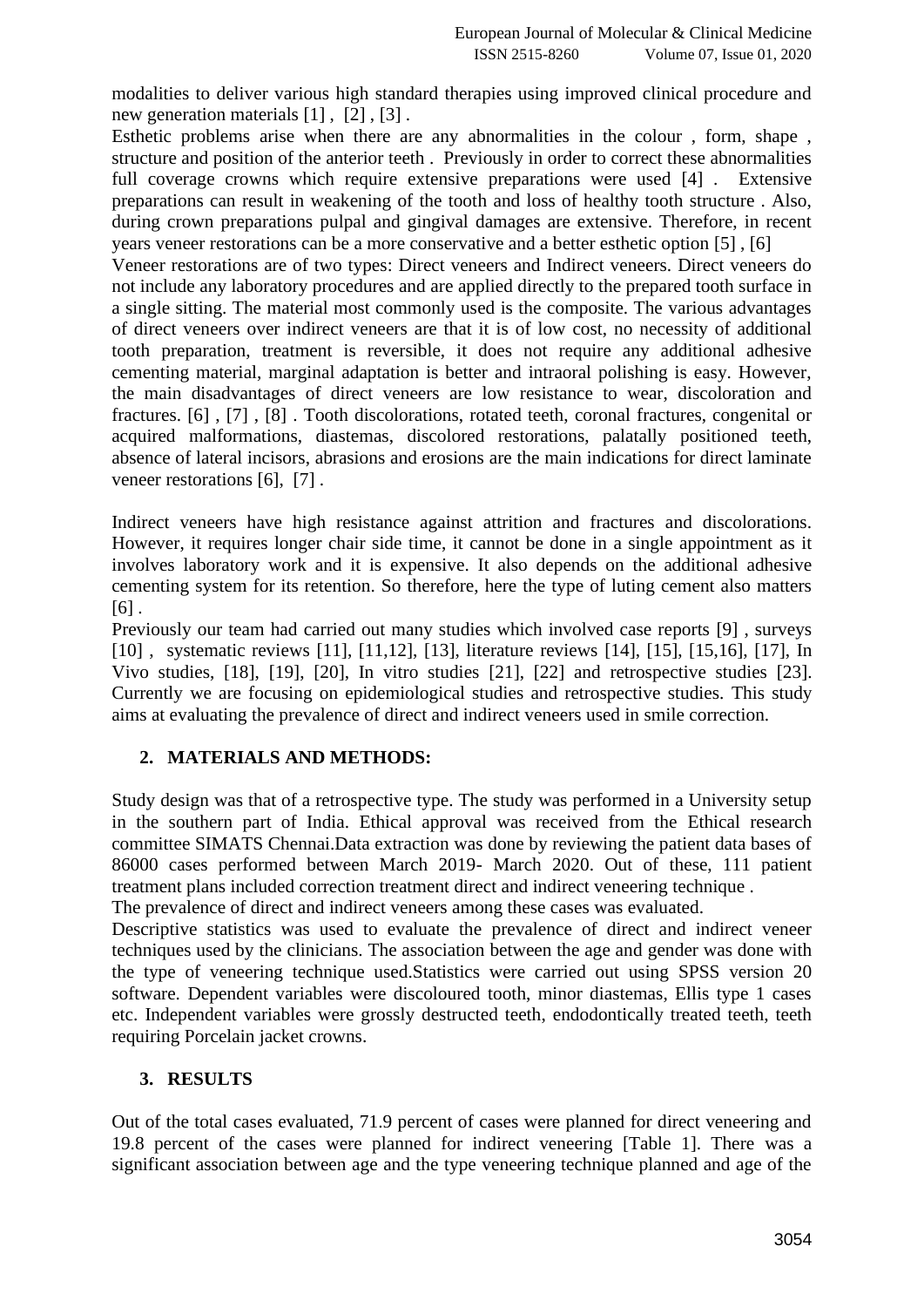patient p value of 0.001 [Figure 2], whereas no significant association between the type of veneering technique planned and gender of the patient, p value 0.799 [Figure3] Maximum number of cases planned for direct veneering lied in the age groups of above 40 years, whereas indirect veneering was mainly planned for cases lying in the age group og below 40 years [Table 2], Maximum number of cases planned for males and females were of direct veneering . 79% males, 76.7% females .

#### **4. DISCUSSION**

In recent years, Veneers have proven to be a good substitution for crowns in for patients with esthetic problems. However, the type of veneer to be used depends upon various factors such as the time, economic and social status of the patient. According to Kurkut et al despite the various disadvantages of direct composite veneer restoration, with the development of new composites it can be one of the treatment options for patients having estheticproblems [\[7\].](https://paperpile.com/c/D4z0yp/OwIj)

Shibata et al concluded that both the treatments [direct and indirect veneers] have advantages and disadvantages and can be used to successfully restore esthetics and function in patients with AmelogenesisImperfecta<sup>[24]</sup>.

Meijering et al in 1998 compared the direct and indirect veneer restorations in terms of longevity. However, the results of thistrial should be viewed carefully because of its methodological weakness. Therefore there is no reliable evidence which compares the longevity of the direct and indirect veneers [\[25\].](https://paperpile.com/c/D4z0yp/4GRw)

Taking the age into consideration veneers are mainly indicated for the population of the younger age groups. Older population groups normally are more satisfied with their smile and teeth appearance as compared to younger population [\[26\],](https://paperpile.com/c/D4z0yp/6yrZK) [\[27\].](https://paperpile.com/c/D4z0yp/8FLA) This explains why a higher proportion of patients lying below 40 years of age were planned to be treated with veneering treatment. Also this age group is more prone to dental trauma and anterior teeth damage which might lead to poor aesthetics[.\[28\]L](https://paperpile.com/c/D4z0yp/NiDe)imitations of the study include.the sample size is small. Study is limited geographically as it is institutional base .The study is singly centered. Indirect composite veneers were not included in this study.

Long term extensive research should be encouraged in this field of interest. Awareness regarding the importance of esthetics and different types of veneering techniques must increase among the clinicians and patients .Surveys should be carried out with respect to patients satisfaction after cementation of veneers.

## **5. CONCLUSION**

Within the limitations of the study, Indirect veneering technique was found to be more convenient and it was performed much more as compared to that of direct veneering technique. There is a positive association between age and type of veneering technique. More Extensive research should be carried out in the field of interest. New future techniques and innovations should be motivated. Latest advancement in the field of veneering should be found.

## **6. ACKNOWLEDGEMENTS**

This research was done under the research department of Saveetha dental College and hospitals. We sincerely provide gratitude and are very thankful to the guide who helped in making this study possible.

#### **Author contributions**

Author 1- Harsh Kasabwala carried out the study by collecting the raw data handwriting the manuscript with the necessary statistical analysis. Author 2 -Dr Kiran Kumar helped in guiding the study and supervised the statistics.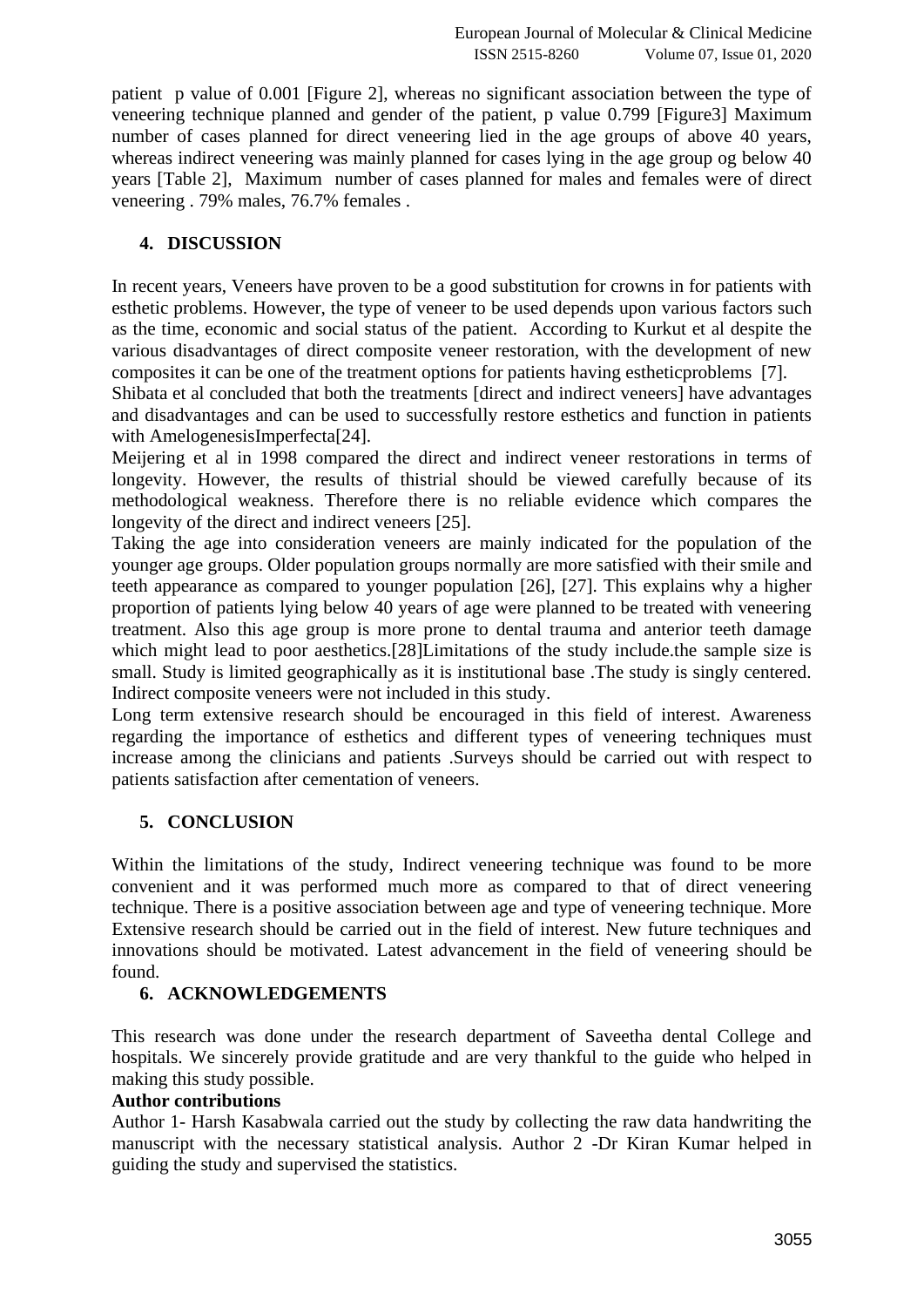#### **Conflict of interest**

There was no conflict of interest among the authors

## **7. REFERENCES**

- [1] [Heymann HO, Ritter AV. Additional Conservative Esthetic Procedures \[Internet\].](http://paperpile.com/b/D4z0yp/m218)  [Sturdevant's Art and Science of Operative Dentistry. 2019. p. 264–305. Available from:](http://paperpile.com/b/D4z0yp/m218)  <http://dx.doi.org/10.1016/b978-0-323-47833-5.00009-5>
- [2] [Al-Sharaa KA, Watts DC. Stickiness prior to setting of some light cured resin](http://paperpile.com/b/D4z0yp/RNRT)[composites \[Internet\]. Vol. 19, Dental Materials. 2003. p. 182–7. Available from:](http://paperpile.com/b/D4z0yp/RNRT)  [http://dx.doi.org/10.1016/s0109-5641\[02\]00097-0](http://dx.doi.org/10.1016/s0109-5641(02)00097-0)
- [3] [Khatri A, Nandlal B. An indirect veneer technique for simple and esthetic treatment of](http://paperpile.com/b/D4z0yp/mC7w)  [anterior hypoplastic teeth. ContempClin Dent. 2010 Oct;1\[4\]:288–90.](http://paperpile.com/b/D4z0yp/mC7w)
- [4] [Direct composite restorations: Extendes use in anterior and posterior situations](http://paperpile.com/b/D4z0yp/DhB4)  [\[Internet\]. Vol. 8, Clinical Oral Investigations. 2004. Available from:](http://paperpile.com/b/D4z0yp/DhB4)  <http://dx.doi.org/10.1007/s00784-004-0269-0>
- [5] [Renner RP. Five-year clinical performance of porcelain veneers \[Internet\]. Vol. 80, The](http://paperpile.com/b/D4z0yp/8Gvc)  [Journal of Prosthetic Dentistry. 1998. p. A1. Available from:](http://paperpile.com/b/D4z0yp/8Gvc)  [http://dx.doi.org/10.1016/s0022-3913\[98\]70046-0](http://dx.doi.org/10.1016/s0022-3913(98)70046-0)
- [6] [Korkut B. Smile makeover with direct composite veneers: A two-year follow-up report](http://paperpile.com/b/D4z0yp/RW0t)  [\[Internet\]. Vol. 12, Journal of Dental Research, Dental Clinics, Dental Prospects. 2018.](http://paperpile.com/b/D4z0yp/RW0t)  [p. 146–51. Available from:](http://paperpile.com/b/D4z0yp/RW0t) <http://dx.doi.org/10.15171/joddd.2018.023>
- [7] [Hemmings KW, Darbar UR, Vaughan S. Tooth wear treated with direct composite](http://paperpile.com/b/D4z0yp/OwIj)  [restorations at an increased vertical dimension: results at 30 months. J Prosthet Dent.](http://paperpile.com/b/D4z0yp/OwIj)  [2000 Mar;83\[3\]:287–93.](http://paperpile.com/b/D4z0yp/OwIj)
- [8] [Wilson NHF, Mjör IA. The teaching of Class I and Class II direct composite](http://paperpile.com/b/D4z0yp/XKQs)  [restorations in European dental schools \[Internet\]. Vol. 28, Journal of Dentistry. 2000.](http://paperpile.com/b/D4z0yp/XKQs)  [p. 15–21. Available from:](http://paperpile.com/b/D4z0yp/XKQs) [http://dx.doi.org/10.1016/s0300-5712\[99\]00055-x](http://dx.doi.org/10.1016/s0300-5712(99)00055-x)
- [9] [Ashok V, Nallaswamy D, Benazir Begum S, Nesappan T. Lip Bumper Prosthesis for an](http://paperpile.com/b/D4z0yp/Cqe5R)  [Acromegaly Patient: A Clinical Report \[Internet\]. Vol. 14, The Journal of Indian](http://paperpile.com/b/D4z0yp/Cqe5R)  [Prosthodontic Society. 2014. p. 279–82. Available from:](http://paperpile.com/b/D4z0yp/Cqe5R)  <http://dx.doi.org/10.1007/s13191-013-0339-6>
- [10] [Ashok V, Suvitha S. Awareness of all ceramic restoration in rural population. Research](http://paperpile.com/b/D4z0yp/b8pfW)  [Journal of Pharmacy and Technology. 2016;9\[10\]:1691–3.](http://paperpile.com/b/D4z0yp/b8pfW)
- [11] [Ganapathy DM, Kannan A, Venugopalan S. Effect of Coated Surfaces influencing](http://paperpile.com/b/D4z0yp/un2jy)  [Screw Loosening in Implants: A Systematic Review and Meta-analysis \[Internet\]. Vol.](http://paperpile.com/b/D4z0yp/un2jy)  [8, World Journal of Dentistry. 2017. p. 496–502. Available from:](http://paperpile.com/b/D4z0yp/un2jy)  <http://dx.doi.org/10.5005/jp-journals-10015-1493>
- [12] [Ariga P, Nallaswamy D, Jain AR, Ganapathy DM. Determination of association](http://paperpile.com/b/D4z0yp/7v9XT) [of](http://paperpile.com/b/D4z0yp/7v9XT)  [Width of Maxillary Anterior Teeth using Extraoral and Intraoral Factors in Indian](http://paperpile.com/b/D4z0yp/7v9XT)  [Population: A Systematic Review \[Internet\]. Vol. 9, World Journal of Dentistry. 2018.](http://paperpile.com/b/D4z0yp/7v9XT)  [p. 68–75. Available from:](http://paperpile.com/b/D4z0yp/7v9XT) <http://dx.doi.org/10.5005/jp-journals-10015-1509>
- [13] Kannan A, Venugopalan S. A systematic review on the effect of use of impregnated [retraction cords on gingiva \[Internet\]. Vol. 11, Research Journal of Pharmacy and](http://paperpile.com/b/D4z0yp/NDI68)  [Technology. 2018. p. 2121. Available from:](http://paperpile.com/b/D4z0yp/NDI68) [http://dx.doi.org/10.5958/0974-](http://dx.doi.org/10.5958/0974-360x.2018.00393.1) [360x.2018.00393.1](http://dx.doi.org/10.5958/0974-360x.2018.00393.1)
- [14] [Venugopalan S, Ariga P, Aggarwal P, Viswanath A. Magnetically retained silicone](http://paperpile.com/b/D4z0yp/T6Zlx)  [facial prosthesis. Niger J ClinPract. 2014 Mar;17\[2\]:260–4.](http://paperpile.com/b/D4z0yp/T6Zlx)
- [15] [Vijayalakshmi B, Ganapathy D. Medical management of cellulitis \[Internet\]. Vol. 9,](http://paperpile.com/b/D4z0yp/XLsBe)  [Research Journal of Pharmacy and Technology. 2016. p. 2067. Available from:](http://paperpile.com/b/D4z0yp/XLsBe)  <http://dx.doi.org/10.5958/0974-360x.2016.00422.4>
- [16] [Subasree S, Murthykumar K, Dhanraj. Effect of Aloe Vera in Oral Health-A Review](http://paperpile.com/b/D4z0yp/LOcZf)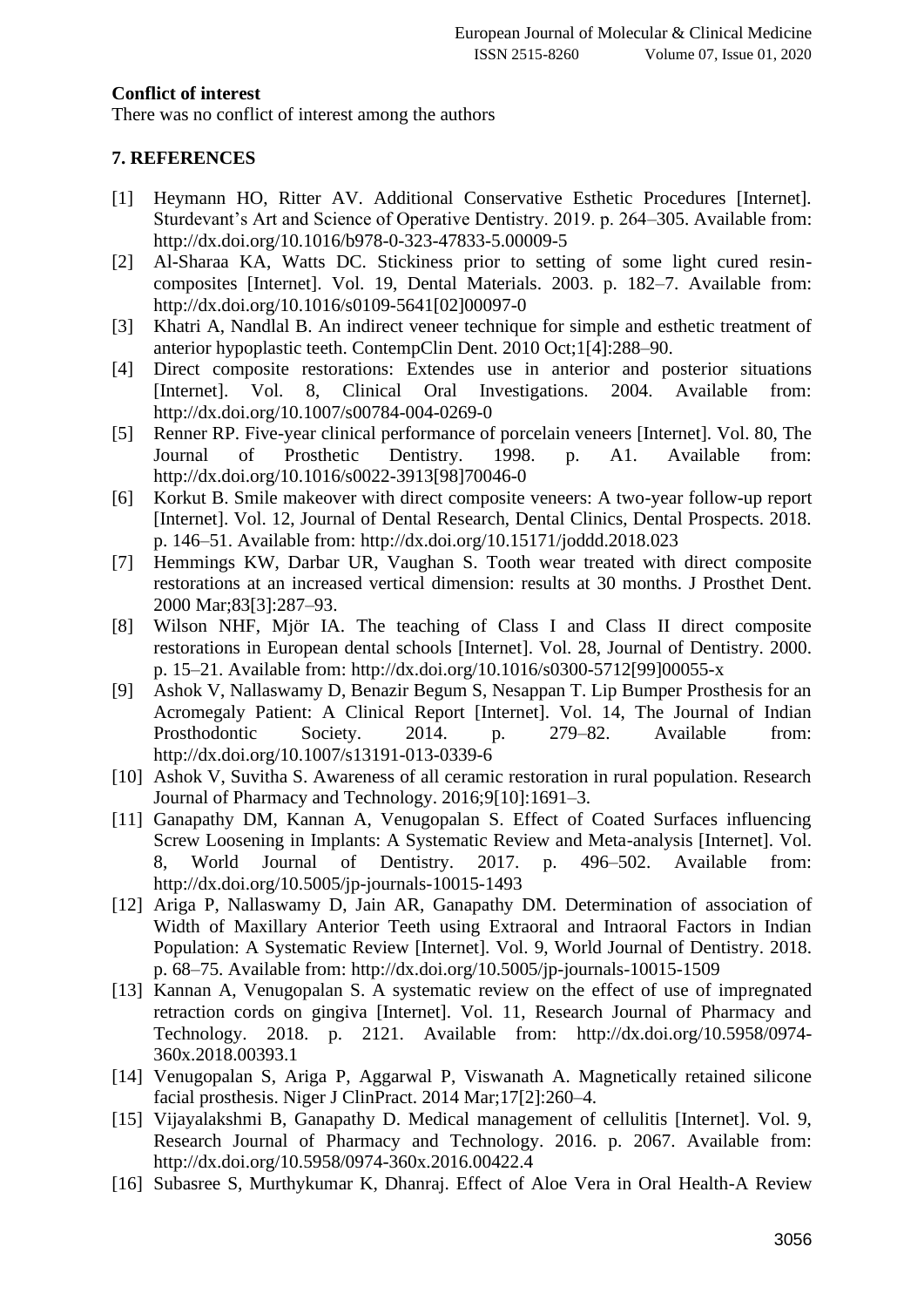[\[Internet\]. Vol. 9, Research Journal of Pharmacy and Technology. 2016. p. 609.](http://paperpile.com/b/D4z0yp/LOcZf)  [Available from:](http://paperpile.com/b/D4z0yp/LOcZf) <http://dx.doi.org/10.5958/0974-360x.2016.00116.5>

- [17] [Selvan SR, Ganapathy D. Efficacy of fifth generation cephalosporins against](http://paperpile.com/b/D4z0yp/BM0io)  [methicillin-resistant Staphylococcus aureus-A review \[Internet\]. Vol. 9, Research](http://paperpile.com/b/D4z0yp/BM0io)  [Journal of Pharmacy and Technology. 2016. p. 1815. Available from:](http://paperpile.com/b/D4z0yp/BM0io)  <http://dx.doi.org/10.5958/0974-360x.2016.00369.3>
- [18] [Jyothi S, Robin PK, Ganapathy D, Anandiselvaraj. Periodontal Health Status of Three](http://paperpile.com/b/D4z0yp/MpU3E)  [Different Groups Wearing Temporary Partial Denture \[Internet\]. Vol. 10, Research](http://paperpile.com/b/D4z0yp/MpU3E)  [Journal of Pharmacy and Technology. 2017. p. 4339. Available from:](http://paperpile.com/b/D4z0yp/MpU3E)  <http://dx.doi.org/10.5958/0974-360x.2017.00795.8>
- [19] [Jain A, Ranganathan H, Ganapathy D. Cervical and incisal marginal discrepancy in](http://paperpile.com/b/D4z0yp/eyZTn)  [ceramic laminate veneering materials: A SEM analysis \[Internet\]. Vol. 8, Contemporary](http://paperpile.com/b/D4z0yp/eyZTn)  [Clinical Dentistry. 2017. p. 272. Available from:](http://paperpile.com/b/D4z0yp/eyZTn)  [http://dx.doi.org/10.4103/ccd.ccd\\_156\\_17](http://dx.doi.org/10.4103/ccd.ccd_156_17)
- [20] [Duraisamy R, Krishnan CS, Ramasubramanian H, Sampathkumar J, Mariappan S,](http://paperpile.com/b/D4z0yp/OHerd)  [NavarasampattiSivaprakasam A. Compatibility of Nonoriginal Abutments With](http://paperpile.com/b/D4z0yp/OHerd)  [Implants: Evaluation of Microgap at the Implant-Abutment Interface, With Original and](http://paperpile.com/b/D4z0yp/OHerd)  [Nonoriginal Abutments. Implant Dent. 2019 Jun;28\[3\]:289–95.](http://paperpile.com/b/D4z0yp/OHerd)
- [21] [Ganapathy D, Sathyamoorthy A, Ranganathan H, Murthykumar K. Effect of Resin](http://paperpile.com/b/D4z0yp/3FRxk)  [Bonded Luting Agents Influencing Marginal Discrepancy in All Ceramic Complete](http://paperpile.com/b/D4z0yp/3FRxk)  [Veneer Crowns. J ClinDiagn Res. 2016 Dec;10\[12\]:ZC67–70.](http://paperpile.com/b/D4z0yp/3FRxk)
- [22] [Ajay R, Suma K, Ali S, Sivakumar JK, Rakshagan V, Devaki V, et al. Effect of surface](http://paperpile.com/b/D4z0yp/IxDT)  [modifications on the retention of cement-retained implant crowns under fatigue loads:](http://paperpile.com/b/D4z0yp/IxDT)  [An In vitro study \[Internet\]. Vol. 9, Journal of Pharmacy And Bioallied Sciences. 2017.](http://paperpile.com/b/D4z0yp/IxDT)  [p. 154. Available from:](http://paperpile.com/b/D4z0yp/IxDT) http://dx.doi.org/10.4103/jpbs.jpbs  $146$  17
- [23] [Basha FYS, Ganapathy D, Venugopalan S. Oral Hygiene Status among Pregnant](http://paperpile.com/b/D4z0yp/a9AIj)  [Women \[Internet\]. Vol. 11, Research Journal of Pharmacy and Technology. 2018. p.](http://paperpile.com/b/D4z0yp/a9AIj)  [3099. Available from:](http://paperpile.com/b/D4z0yp/a9AIj) <http://dx.doi.org/10.5958/0974-360x.2018.00569.3>
- [24] [Shibata S, Taguchi CMC, Gondo R, Stolf SC, Baratieri LN. Ceramic Veneers and](http://paperpile.com/b/D4z0yp/BUdH)  [Direct-Composite Cases of Amelogenesis Imperfecta Rehabilitation \[Internet\]. Vol. 41,](http://paperpile.com/b/D4z0yp/BUdH)  [Operative Dentistry. 2016. p. 233–42. Available from:](http://paperpile.com/b/D4z0yp/BUdH) [http://dx.doi.org/10.2341/15-](http://dx.doi.org/10.2341/15-079-t) [079-t](http://dx.doi.org/10.2341/15-079-t)
- [25] [Wakiaga JM, Brunton P, Silikas N, Glenny A-M. Direct versus indirect veneer](http://paperpile.com/b/D4z0yp/4GRw)  [restorations for intrinsic dental stains \[Internet\]. Cochrane Database of Systematic](http://paperpile.com/b/D4z0yp/4GRw)  [Reviews. 2004. Available from:](http://paperpile.com/b/D4z0yp/4GRw) <http://dx.doi.org/10.1002/14651858.cd004347.pub2>
- [26] [Sede MA, Enabulele JE. Types and materials used for fabrication of fixed dental](http://paperpile.com/b/D4z0yp/6yrZK)  [prostheses at a Nigerian tertiary healthcare center. Tanz Dent J. 2016;19:38–42.](http://paperpile.com/b/D4z0yp/6yrZK)
- [27] [Vallittu PK, Vallittu ASJ, Lassila VP. Dental aesthetics —](http://paperpile.com/b/D4z0yp/8FLA) a survey of attitudes in [different groups of patients \[Internet\]. Vol. 24, Journal of Dentistry. 1996. p. 335–8.](http://paperpile.com/b/D4z0yp/8FLA)  [Available from:](http://paperpile.com/b/D4z0yp/8FLA) [http://dx.doi.org/10.1016/0300-5712\[95\]00079-8](http://dx.doi.org/10.1016/0300-5712(95)00079-8)
- [28] [Brüllmann D, Schulze RK, d'Hoedt B. The Treatment of Anterior Dental Trauma](http://paperpile.com/b/D4z0yp/NiDe)  [\[Internet\]. Deutsches Aerzteblatt Online. 2011. Available from:](http://paperpile.com/b/D4z0yp/NiDe)  <http://dx.doi.org/10.3238/arztebl.2011.0565>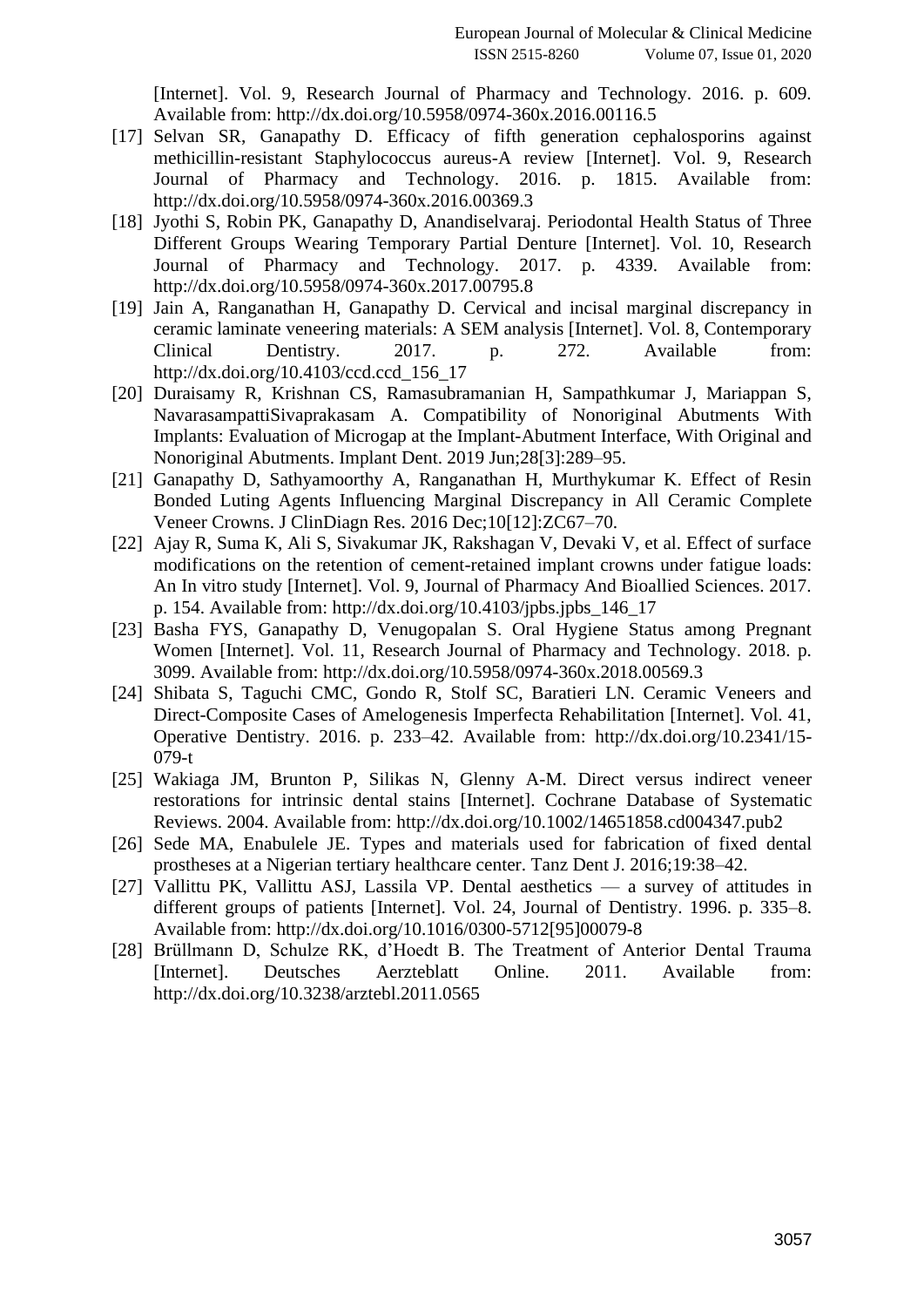# **LIST OF FIGURES AND CHARTS**

Table [1] Showing the frequency and percentage of different types of veneering techniques planned for the study population

Table [2] showing the different type of veneering techniques planned for patients of various age groups

Table [3] showing the different types of veneering techniques planned for males and females

Table [4] Chi square test results showing the relation between age and gender with the type of veneering technique planned .

Figure [1] Showing the percentage of different types of veneering techniques planned for the study population

Figure [2] showing the different type of veneering techniques planned for patients of various age groups

|                                    | Frequency | Percent |
|------------------------------------|-----------|---------|
| direct<br>veneering<br>[composite] | 87        | 78.38   |
| indirect<br>veneering<br>[ceramic] | 24        | 21.62   |
| Total                              | 111       | 100     |

# **FIGURES AND CHARTS**

Table [1]: shows the frequency and percentage of different type of veneering techniques planned for the study population. Majority of the cases [approximately 71.9 percent of the cases planned] were for direct veneering using composite whereas only 19.8% of the cases planned for indirect veneering.

| Age       | type of veneering technique        |                                    |  |
|-----------|------------------------------------|------------------------------------|--|
|           | direct<br>veneering<br>[composite] | indirect<br>veneering<br>[ceramic] |  |
| $11 - 20$ | 25.0%                              | 75.0%                              |  |
| $21 - 30$ | 79.7%                              | 20.3%                              |  |
| $31 - 40$ | 77.8%                              | 22.2%                              |  |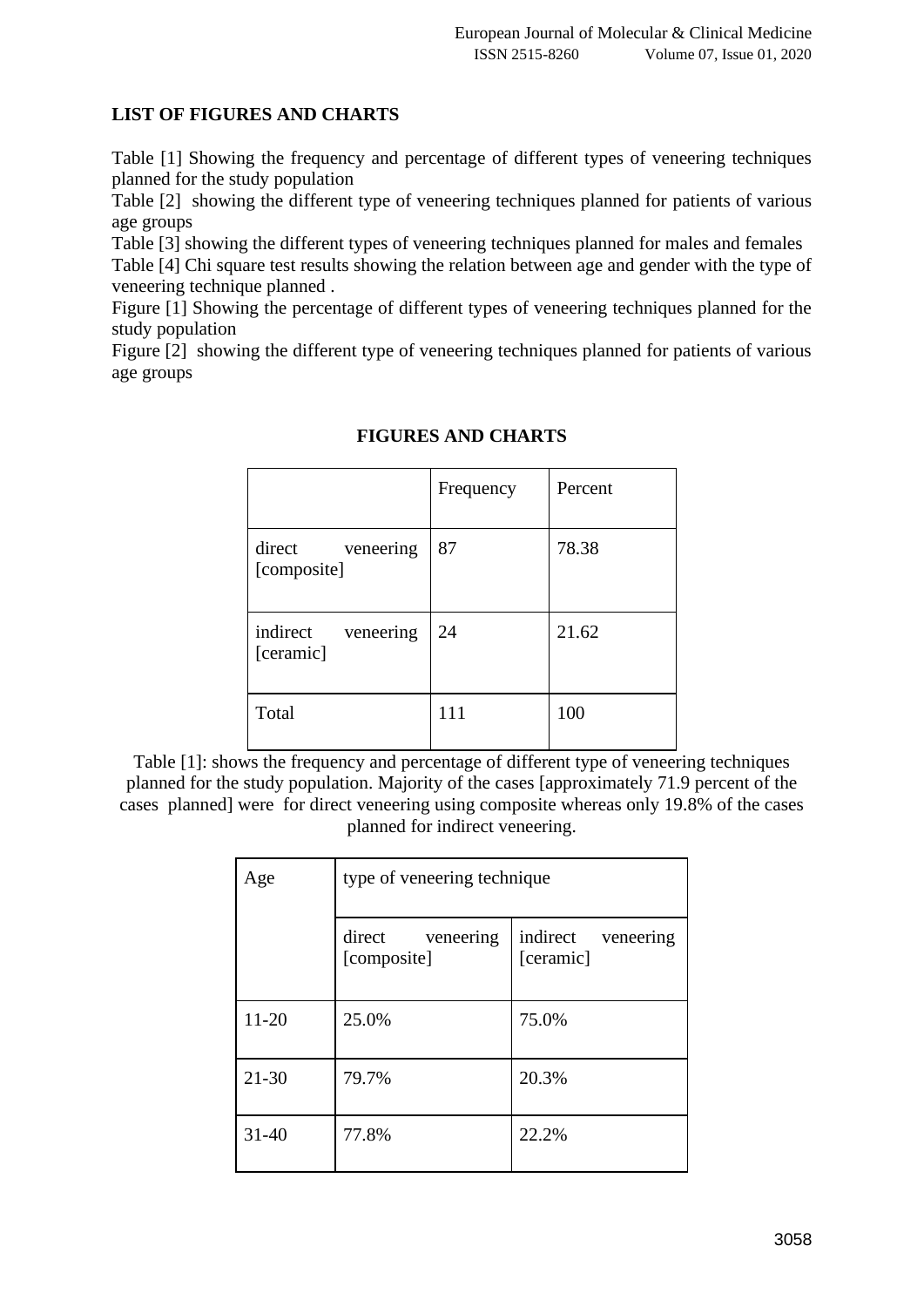| 51-60 | 100.0% |       |
|-------|--------|-------|
| 61-70 | 100.0% |       |
| Total | 78.4%  | 21.6% |

Table [2]: This table shows the different kinds of veneering techniques planned for patients lying in different age groups. Indirect veneering was mainly planned for patients lying in the age group of 11 to 20 years.direct veneering was mainly planned in patients lying in the age groups between 51 to 70 years. This suggests that indirect veneering was mainly preferred in patients lying in the older age groups.



Figure [1]: Bar graph showing the distribution of different types of veneering techniques planned for the study population in percentage. X axis represents the type of veneering technique used and Y axis represents the percentage of occurrence. Majority of the cases [approximately 78.38 % of the cases planned] were for direct veneering using composite whereas only 21.62 % of the cases were planned for indirect veneering. This suggests that direct veneering was more preferred as compared to indirect veneering.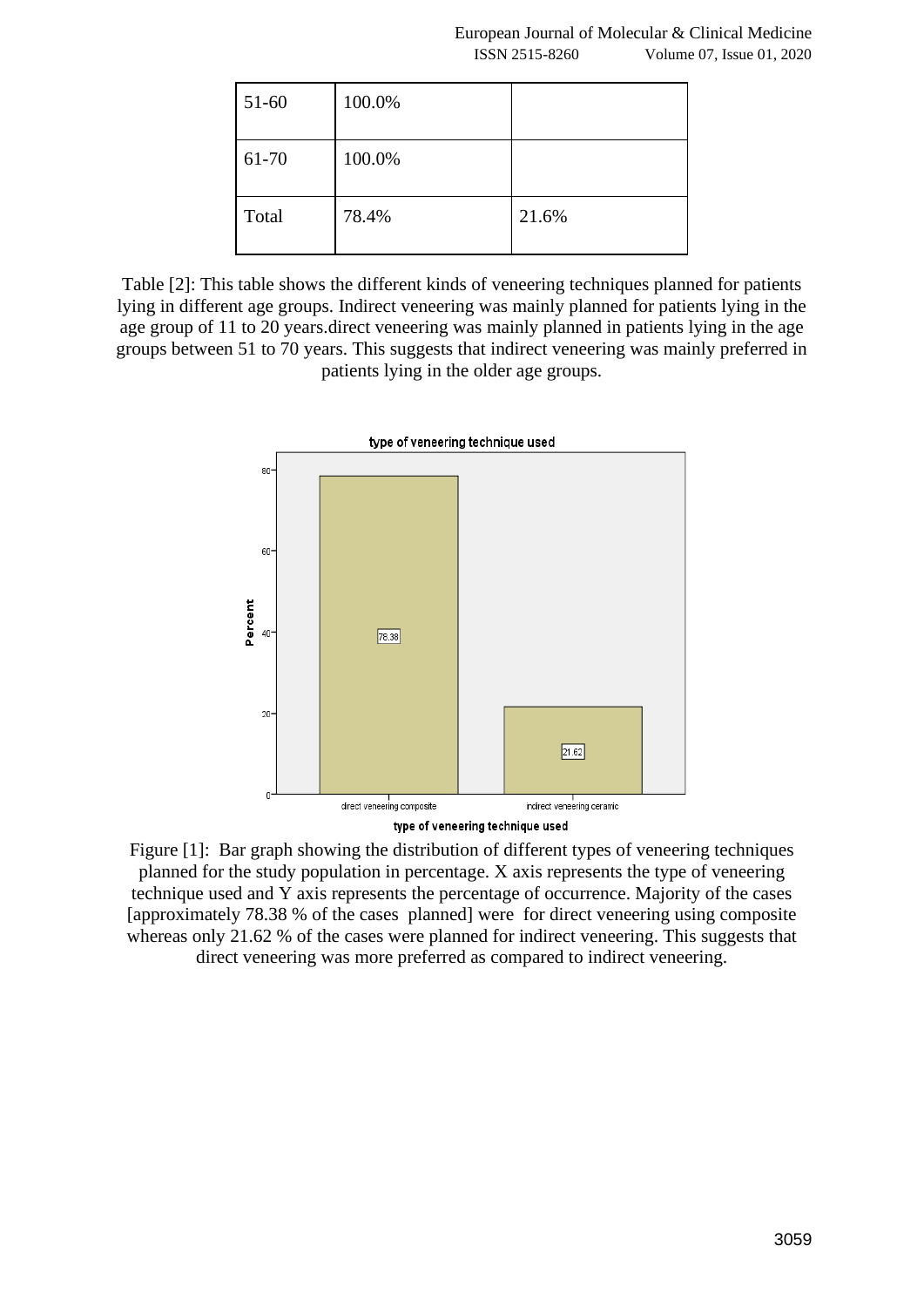



Figure [2]: This Bar chart shows the association of different types of veneering techniques used with patients of various age groups. The X axis shows the type of veneering technique used according to the different age groups, the y-axis shows the percentage of occurrence. The bars in blue signify age groups between 11 to 20 years, green colour signifies the age groups between 21 to 30 years, beige colour signifies the age group between 31 to 40 years, purple colour signifies the age group from 41 to 50 years, yellow colour signifies the age group from 51 to 60 years and red colour signifies the age group from 61 to 70 years. The figure suggests that direct veneering was planned mainly for patients lying in the age groups of 21 to 30 years similarly indirect veneering was also planned for the patients lying in the same age group. Additionally patients lying in the age group from 51-70 were planned for veneering only with direct veneering composites. There was a significant association between age and the type of veneering technique used (Chi square association test value- 0.001)